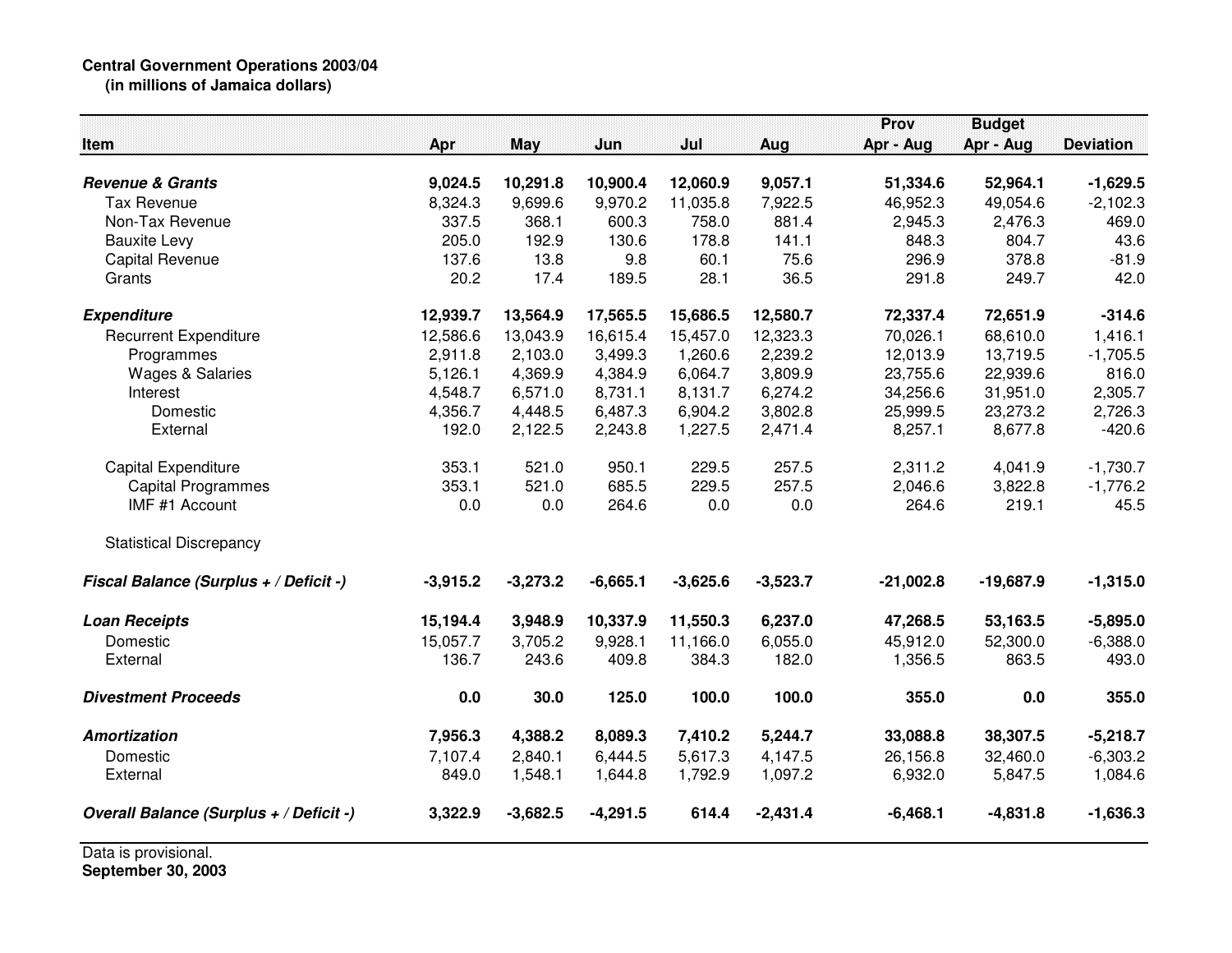## **Revenue Details 2003/04**

**(in millions of Jamaica dollars)**

| Item                        | Apr     | <b>May</b> | Jun      | Jul      | Aug     | Prov<br>Apr - Aug | <b>Budget</b><br>Apr - Aug | <b>Deviation</b> |
|-----------------------------|---------|------------|----------|----------|---------|-------------------|----------------------------|------------------|
| <b>Revenue &amp; Grants</b> | 9,024.5 | 10,291.8   | 10,900.4 | 12,060.9 | 9,057.1 | 51,334.6          | 52,964.1                   | $-1,629.5$       |
| <b>Tax Revenue</b>          | 8,324.3 | 9,699.6    | 9,970.2  | 11,035.8 | 7,922.5 | 46,952.3          | 49,054.6                   | $-2,102.3$       |
| Income and profits          | 2,541.4 | 3,529.4    | 3,926.8  | 4,136.5  | 2,604.4 | 16,738.6          | 16,167.8                   | 570.7            |
| Bauxite/alumina             | 90.8    | 107.9      | 88.8     | 79.1     | 95.6    | 462.2             | 513.5                      | $-51.3$          |
| Other companies             | 210.0   | 259.0      | 1,056.2  | 259.2    | 269.1   | 2,053.6           | 2,348.3                    | $-294.7$         |
| <b>PAYE</b>                 | 1,610.8 | 2,124.5    | 1,885.3  | 2,273.6  | 1,895.5 | 9,789.7           | 9,365.6                    | 424.1            |
| Tax on dividend             | 5.4     | 22.7       | 12.2     | 14.0     | 1.4     | 55.7              | 47.7                       | 8.1              |
| Other individuals           | 106.4   | 125.2      | 109.9    | 79.2     | 80.7    | 501.5             | 615.2                      | $-113.7$         |
| Tax on interest             | 518.0   | 890.1      | 774.4    | 1,431.3  | 262.0   | 3,875.8           | 3,277.5                    | 598.3            |
| Environmental Levy          | 0.0     | 0.0        | 0.0      | 0.0      | 0.0     | 0.0               | 52.1                       | $-52.1$          |
| Production and consumption  | 3,013.9 | 3,048.1    | 3,051.8  | 3,142.5  | 2,984.4 | 15,240.8          | 17,565.7                   | $-2,324.9$       |
| <b>SCT</b>                  | 545.9   | 342.8      | 324.2    | 274.6    | 328.1   | 1,815.6           | 3,001.0                    | $-1,185.4$       |
| Motor vehicle licenses      | 96.8    | 103.2      | 100.0    | 117.1    | 98.8    | 515.9             | 416.5                      | 99.4             |
| Other licenses              | 45.7    | 18.0       | 7.8      | 9.6      | 5.3     | 86.3              | 49.7                       | 36.6             |
| Betting, gaming and lottery | 56.6    | 72.0       | 70.0     | 69.4     | 76.0    | 343.9             | 402.7                      | $-58.7$          |
| <b>Education Tax</b>        | 363.6   | 476.4      | 437.4    | 485.6    | 398.7   | 2,161.8           | 2,079.4                    | 82.5             |
| Contractors levy            | 47.3    | 36.7       | 27.5     | 51.3     | 28.3    | 191.0             | 164.2                      | 26.8             |
| GCT (Local)                 | 1,485.2 | 1,500.6    | 1,663.2  | 1,618.5  | 1,764.3 | 8,031.7           | 9,733.7                    | $-1,702.0$       |
| Stamp Duty (Local)          | 372.9   | 498.4      | 421.8    | 516.4    | 285.0   | 2,094.5           | 1,718.6                    | 375.9            |
| <b>International Trade</b>  | 2,769.0 | 3,122.1    | 2,991.6  | 3,756.8  | 2,333.6 | 14,973.0          | 15,268.9                   | $-296.0$         |
| <b>Custom Duty</b>          | 910.7   | 1,355.6    | 982.9    | 1,115.1  | 885.1   | 5,249.3           | 5,456.1                    | $-206.8$         |
| <b>Stamp Duty</b>           | 65.6    | 38.0       | 42.1     | 54.3     | 52.3    | 252.3             | 451.8                      | $-199.5$         |
| <b>Travel Tax</b>           | 86.7    | 77.4       | 92.7     | 68.0     | 104.1   | 429.0             | 792.3                      | $-363.3$         |
| GCT/SCT (Imports)           | 1,059.3 | 1,131.3    | 1,313.6  | 1,319.7  | 1,075.1 | 5,899.0           | 6,405.6                    | $-506.6$         |
| SCT (Imports)               | 646.7   | 519.7      | 560.3    | 1,199.7  | 217.0   | 3,143.3           | 2,163.2                    | 980.2            |
| <b>Non-Tax Revenue</b>      | 337.5   | 368.1      | 600.3    | 758.0    | 881.4   | 2,945.3           | 2,476.3                    | 469.0            |
| <b>Bauxite Levy</b>         | 205.0   | 192.9      | 130.6    | 178.8    | 141.1   | 848.3             | 804.7                      | 43.6             |